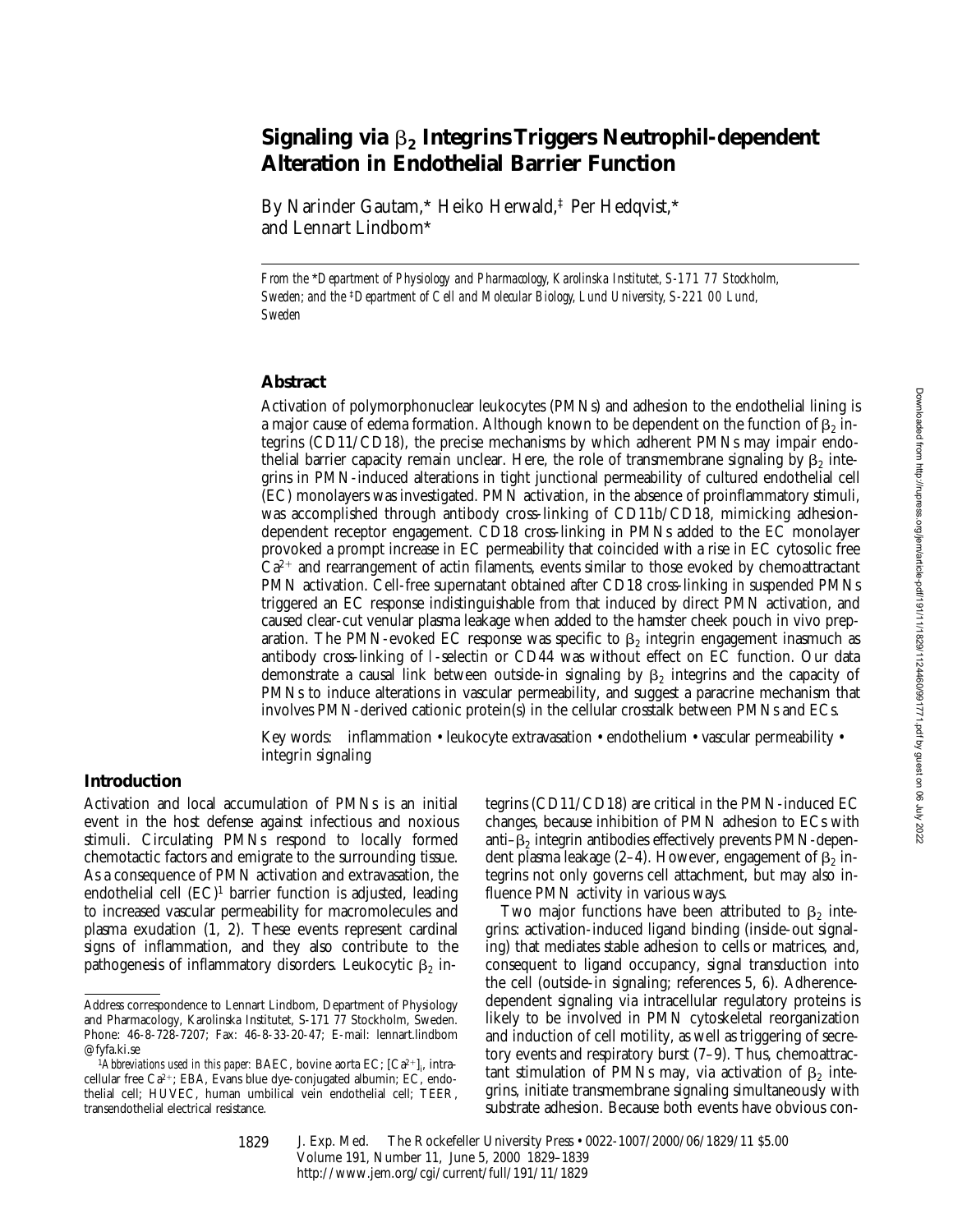sequences for EC barrier function, clarifying their downstream effects may provide better understanding of the mechanisms behind PMN-induced changes in EC permeability. To this end, antibody cross-linking of cell surface receptors, considered to mimic natural ligand engagement, may be experimentally employed to induce a signaling cascade independently of the adhesive function of the receptor. Thus, antibody-induced engagement of CD18 has been shown to initiate a number of PMN activities, including mobilization of cytosolic free calcium (10–12), protein tyrosine phosphorylation (13, 14), and actin polymerization and cytoskeletal rearrangement (12, 15).

We have reported previously on the kinetics of PMNinduced changes in endothelial barrier function based on measurements of electrical resistance, protein flux, and PMN migration across EC monolayers cultured on permeable membranes (16). These and other data (17) indicate that increase in EC permeability induced by activated PMNs is linked to initial CD11/CD18–dependent adhesive events and is independent of subsequent transendothelial migration. However, the precise mechanisms by which activated PMNs trigger an increase in EC permeability remain unresolved. We now demonstrate a direct and causal association between adherence-dependent CD11/CD18 signaling and PMN-induced alterations in EC permeability. Thus, engagement of  $\beta_2$  integrins in quiescent PMNs through antibody receptor cross-linking is sufficient to provoke an active and instantaneous response of EC and impaired EC barrier capacity indistinguishable from that achieved by chemoattractant stimulation of the PMNs. Our data further suggest that, downstream to  $\beta_2$  integrin signaling, paracrine stimulation via PMN cationic protein(s) mediates the PMN-evoked EC responses.

#### **Materials and Methods**

*Reagents.* Medium 199, RPMI 1640 (containing l-glutamine), FBS, trypsin-EDTA, PBS, and HBSS were from Life Technologies. Gelatin, collagenase, penicillin, streptomycin, catalase, FMLP, Evans blue dye, hexadecyltrimethylammonium bromide, and tetramethylbenzidine were from Sigma-Aldrich.  $H_2O_2$ was from Merck KGaA, Biomatrix I was from Biomedical Technologies, Inc., and dextran 70 and Ficoll-Paque were from Amersham Pharmacia Biotech. The basal culture medium consisted of a 1:1 mixture of medium 199 and RPMI 1640 supplemented with 20% heat-inactivated FBS, penicillin (100 U/ml), and streptomycin (100  $\mu$ g/ml). The following mouse mAbs against human antigens were used: mAb IB4 against the common  $\beta$  chain (CD18) of  $\beta_2$  integrins; mAb 60.1 recognizing integrin  $\alpha_m$  chain (CD11b); mAb DREG 200 and mAb SK11 against l-selectin (CD62L); and mAb G44-26 against CD44. Sheep IgG against human elastase was from The Binding Site, and rabbit IgG against human cathepsin G was from Athens Research and Technology, Inc. mAbs to human elastase and cathepsin G were from Research Diagnostics, Inc. and Chemicon International, respectively.  $F(ab')_2$  fragment of goat anti–mouse IgG was purchased from Jackson ImmunoResearch Laboratories, Inc., and FITCconjugated  $F(ab')_2$  fragment of rabbit anti-mouse IgG was from Dako A/S.

*ECs.* Bovine aorta ECs (BAECs) and human umbilical vein ECs (HUVECs) were isolated and cultured as described previously (16). BAECs or HUVECs in the first to fifth passages were detached by brief (2-min) trypsin-EDTA treatment (0.25% trypsin/0.01% EDTA) and replated onto  $3.0$ - $\mu$ m pore size polycarbonate filters (tissue culture inserts, 10 mm; Nalge Nunc International) or, for the purpose of visual inspection,  $0.2 \mu m$ -pore size Anopore inorganic membrane (transparent when wet; Nalge Nunc International). To promote cellular differentiation and enhance attachment of ECs, the filters were pretreated with 50  $\mu$ l Biomatrix I (167  $\mu$ g/ml) and air dried. ECs were seeded at a density of  $2 \times 10^5$  cells per filter and incubated in culture medium at  $37^{\circ}$ C in a humidified atmosphere of 5%  $CO_{2}$  in air. The ECs were grown to confluent monolayers, as assessed by daily microscopic observation in transparent  $0.2-\mu m$  pore size filters and measurement of the electrical resistance across the monolayer (16). Under these experimental conditions, maximal resistance is obtained at day 7 after seeding (16), at which day the EC monolayers were then used in the experiments.

*Measurement of EC Barrier Function.* Two different approaches were used for assessment of stimulation-induced changes in EC permeability. For measurement of transendothelial electrical resistance (TEER), the filter insert with ECs was transferred to a resistance measurement chamber (16). The chamber (lower abluminal compartment) with the filter insert (upper luminal compartment), filled with 2 ml and 400  $\mu$ l culture medium, respectively, was placed in a cell culture incubator. Electrical resistance across the  $EC$  monolayer was measured at  $37^{\circ}C$  with an electrode in each compartment exactly positioned in relation to each other and to the monolayer. The electrical resistance of individual EC monolayers was obtained by subtracting the resistance of the corresponding naked filter coated with Biomatrix as measured before seeding of the ECs. TEER values so achieved represent the resistance of the EC monolayer alone and depend on the development of tight junctions between individual ECs (16).

In parallel experiments, Evans blue dye–conjugated albumin (EBA) was used as a marker for macromolecular permeability of the EC monolayers. Before stimulation of ECs, the culture medium in the upper compartment was exchanged for medium containing EBA (culture medium containing 4% BSA mixed with Evans blue dye at a final concentration of 0.67 mg/ml). The EBA concentration in fluid samples of the upper and lower compartment was determined spectrophotometrically through measurement of absorbency at 620 nm (Titertek Multiskan MCC; Flow Laboratories). Albumin clearance was calculated according to the relationship  $V1 = A2 \times V2 \times 1/A1$ , where V1 is the clearance volume (i.e., the theoretical volume of the luminal medium cleared from albumin by diffusion to the abluminal compartment), V2 is the abluminal volume, and A1 and A2 are the absorbencies of the luminal and abluminal medium, respectively. The baseline clearance in absence of any stimulus,  $0.08 \pm 0.03$   $\mu$ l/ min, was subtracted from the clearance volume obtained in response to respective specific stimulus.

*Preparation and Quantification of PMNs.* Human PMNs were isolated from leukocyte-rich plasma as described (16). Purity of PMNs was  $>98\%$ , and viability by Trypan blue exclusion was  $>95\%$ . Before being added to the EC monolayer, the PMNs were pretreated with mAbs against cell surface molecules for subsequent cross-linking with secondary antibody (see below). After incubation with primary mAb  $(3 \mu g)$  per 10<sup>6</sup> PMNs) for 30 min at room temperature, the cells were washed twice to remove unbound antibody and were resuspended in HBSS. PMNs not subjected to antibody treatment were prepared according to the same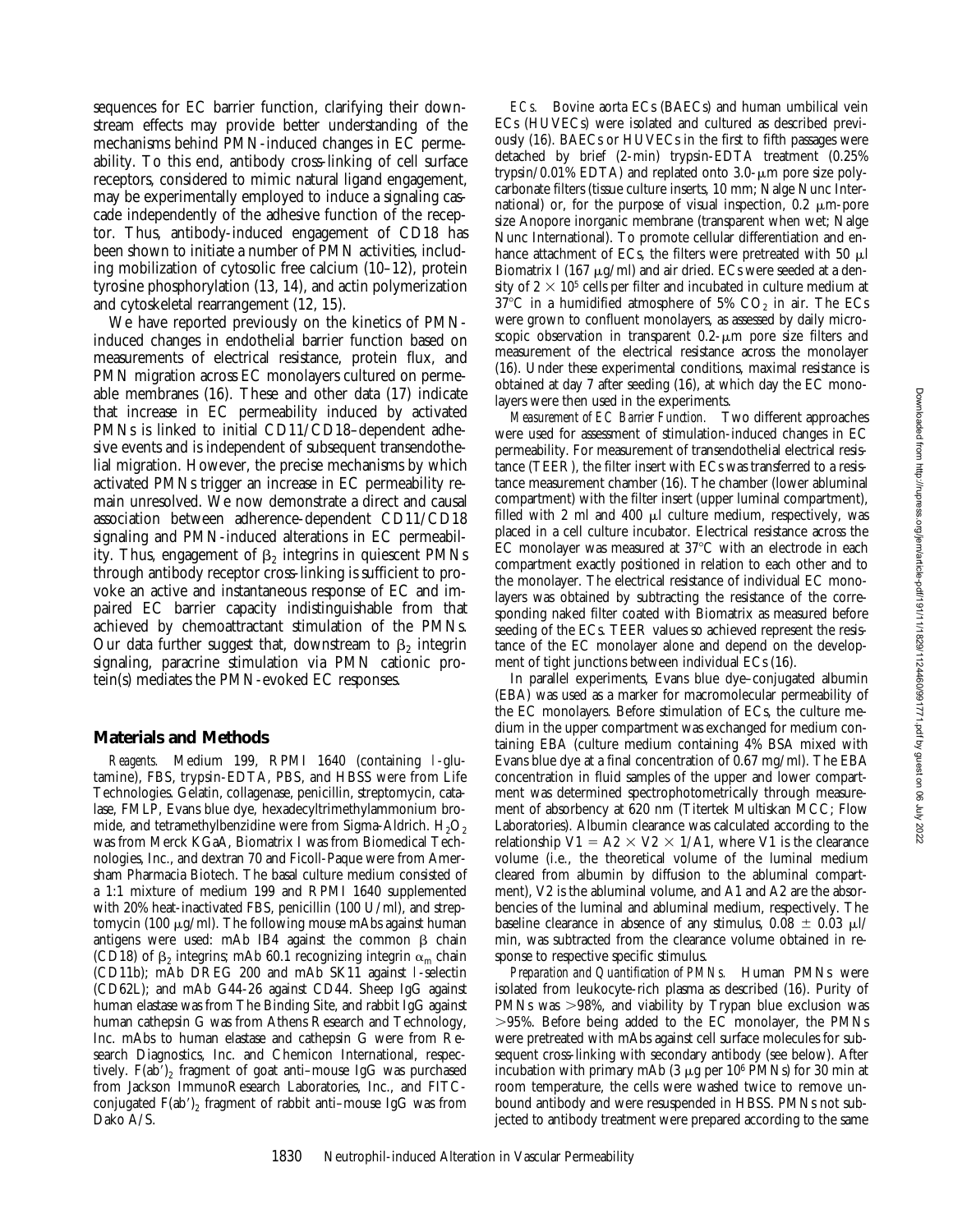protocol, using vehicle instead of antibody. In some cases, cell surface expression of CD11/CD18 was upregulated through temperature transition of the PMNs before use. PMNs in the presence of anti-CD18 mAb IB4 were incubated at  $4^{\circ}$ C for 10 min, transferred to 37 $\rm ^{o}C$  for 10 min, and then returned to 4 $\rm ^{o}C$  for another 10 min, followed by two washes. There was no difference in the EC responses to stimulation with these cells compared with PMNs prepared according to the standard procedure.

PMN adhesion to ECs and transendothelial migration were quantified by assaying the PMN-specific enzyme myeloperoxidase (MPO). In brief, PMNs were lysed in 0.5% hexadecyltrimethylammonium bromide and centrifuged, and the enzyme activity in the supernatant was determined spectrophotometrically as the change in absorbency at 650 nm that occurs in the redox reaction of  $H_2O_2$ -tetramethylbenzidine catalyzed by MPO (18). MPO activity of adherent and transmigrated PMNs, respectively, was related to that of the total number of PMNs added to the EC monolayer.

*Stimulation of ECs by Activated PMNs.* Before transferring the filter insert to the resistance measurement chamber (kept at  $37^{\circ}$ C), the medium in the insert and in the chamber was replaced with fresh culture medium (37 $^{\circ}$ C) containing 20% FBS and supplemented with 10 mM Hepes. PMNs  $(2 \times 10^6)$  with or without mAbs bound to cell surface molecules were added to the upper compartment (PMN/EC ratio  $= 10:1$ ) and allowed to sediment for 10 min onto the EC monolayer. In separate experiments, dextran sulfate (mol wt: 500,000; Amersham Pharmacia Biotech) was added to the upper compartment at a final concentration of 1 mg/ml before PMN addition. Activation of PMN was induced either with FMLP ( $10^{-7}$  M) added to the upper compartment or through antibody cross-linking of cell surface molecules by secondary goat anti-mouse IgG  $F(ab')_2$  fragments (1:20). In each single experiment, TEER was measured before and every minute after start of stimulation until a plateau phase in the resistance change was reached, and then at 5-min intervals. In experiments where albumin permeability and PMN migration across the EC monolayer were studied, the medium in the insert contained EBA. After challenge, the filter insert was moved at 5–10-min intervals to new wells containing fresh medium. All incubations were performed at 37°C. At the end of the experiment, the lower wells were centrifuged at 425  $g$  and 4 $\degree$ C for 20 min, and the supernatant was analyzed for EBA content. PMNs that had migrated across the monolayer were quantified through analysis of MPO activity in the pellet remaining in the well. The medium in the filter insert was aspirated for quantification of nonadherent PMNs, and the filter membrane with ECs was removed from the insert to quantify the adherent fraction of PMNs.

*CD18 Cross-Linking–induced PMN Secretion.* Purified PMNs in suspension ( $5 \times 10^7$  cells/ml) pretreated with anti-CD18 mAb IB4 according to the protocol described above were incubated with or without goat anti-mouse  $F(ab')_2$  for 10 min at 37°C. The PMNs were sedimented by centrifugation at 300 *g* for 15 min at room temperature, and the cell-free supernatant containing PMN secretion products was decanted for use in experiments with the EC monolayers or in vivo (see below). The PMN postsecretory supernatant was examined for the presence of proteins by SDS-PAGE analysis. Proteins were separated on a 12% SDS polyacrylamide gel (Bio-Rad) under standard conditions and visualized in gel by Coomassie blue staining (Bio-Rad). In addition, samples of the postsecretory supernatant were applied to a cation exchange column (HiTrap SP; Amersham Pharmacia Biotech) according to the manufacturer's instructions in order to remove positively charged molecules from the supernatant.

To test the activity of the PMN postsecretory supernatant on EC barrier function, the medium in the filter/EC insert was exchanged for 400  $\mu$ l PMN secretion–containing medium supplemented with 20% FBS, and effects on TEER and albumin permeability were recorded as described. The amount of supernatant added to each monolayer thus represented 10 times the number of PMNs that were added to ECs in the case of direct CD18 cross-linking, as described above. In some cases, the postsecretory supernatant was heat incubated (80 $^{\circ}$ C for 15 min) before treatment of ECs. The use of the PMN postsecretory supernatant to stimulate ECs was combined in additional experiments with pretreatment of the monolayer with either the tyrosine kinase inhibitor herbimycin A  $(1 \mu M;$  Sigma-Aldrich) or the cell-permeant  $Ca^{2+}$  chelator BAPTA-AM (5  $\mu$ M; Molecular Probes). EC monolayers were incubated with the reagents for 30 min at  $37^{\circ}$ C and washed twice before use. Stimulation of ECs with the postsecretory supernatant was also induced in the presence of negatively charged dextran sulfate. Dextran sulfate (mol wt: 500,000) was added to the upper compartment at a final concentration of 1 mg/ml before stimulation.

PMN granule proteins cathepsin G and elastase have been suggested to be capable of mediating changes in EC barrier capacity. In an attempt to elucidate the potential involvement of cathepsin G and/or elastase in the PMN-evoked effects on EC permeability, it was sought to deplete the postsecretory supernatant of these proteins by immunoadsorption. For this purpose, anti–cathepsin G IgG or antielastase IgG was mixed with a slurry of protein A sepharose CL-4B (Amersham Pharmacia Biotech) according to the manufacturer's instructions. The PMN postsecretory supernatant obtained as above was incubated under gentle rotation for 15 min, first with anti–cathepsin G and then with antielastasecoupled protein A sepharose (400  $\mu$ g IgG/ml supernatant). After each incubation step, the sepharose beads were sedimented by centrifugation at 425 *g* for 15 min, and the supernatant was decanted for further use. The efficacy of this procedure to deplete the supernatant of these proteins was analyzed by sandwich ELISA. In brief, microtiter plates were coated with 200  $\mu$ I/well of 0.25  $\mu$ g/ml mAb to human cathepsin G or human elastase at  $4^{\circ}$ C, washed five times with PBS containing 0.05% Tween 20, and blocked with 2% BSA (wt/vol) in PBS for 30 min at  $37^{\circ}$ C. The plates were then incubated with a serial dilution  $(2^n)$  of native and depleted supernatant, respectively, for 1 h at  $37^{\circ}$ C. After washing, plates were incubated with rabbit anti–cathepsin G antibody or sheep antielastase antibody (dilution 1:1,000) for 1 h at  $37^{\circ}$ C. Bound antibody was detected by a horseradish peroxidase– labeled secondary antibody to rabbit IgG and goat IgG, respectively, and the chromogenic substrate diammonium-2,2'-azinobis-(3-ethyl-2,3-dihydrobenzthiazoline)-6-sulfonate/ $H_2O_2$ . The relative protein content was spectrophotometrically determined.

*Determination of EC Intracellular [Ca2*1*] and F-actin Formation.* The  $Ca^{2+}$ -sensitive fluorescent probe fluo-3/AM (Molecular Probes) was used for determination of changes in EC intracellular free  $Ca^{2+}$  ([Ca<sup>2+</sup> ]<sub>i</sub>). Confluent BAEC monolayers on filters were incubated for 30 min at 37°C with fluo-3/AM (3  $\mu$ M in HBSS containing 2% FBS and 10 mM Hepes) added to both the luminal and abluminal surface. The monolayers were washed three times and incubated with fresh HBSS in the dark for 20 min at room temperature to allow complete hydrolysis of the dye ester. Anti-CD18 or anti–l-selectin mAb–treated PMNs were added to ECs and allowed to settle for 10 min before receptor cross-linking was accomplished with secondary antibody as described above. Alternatively, mAb-treated PMNs were stimulated with FMLP ( $10^{-7}$  M). In separate experiments, PMN secretion–con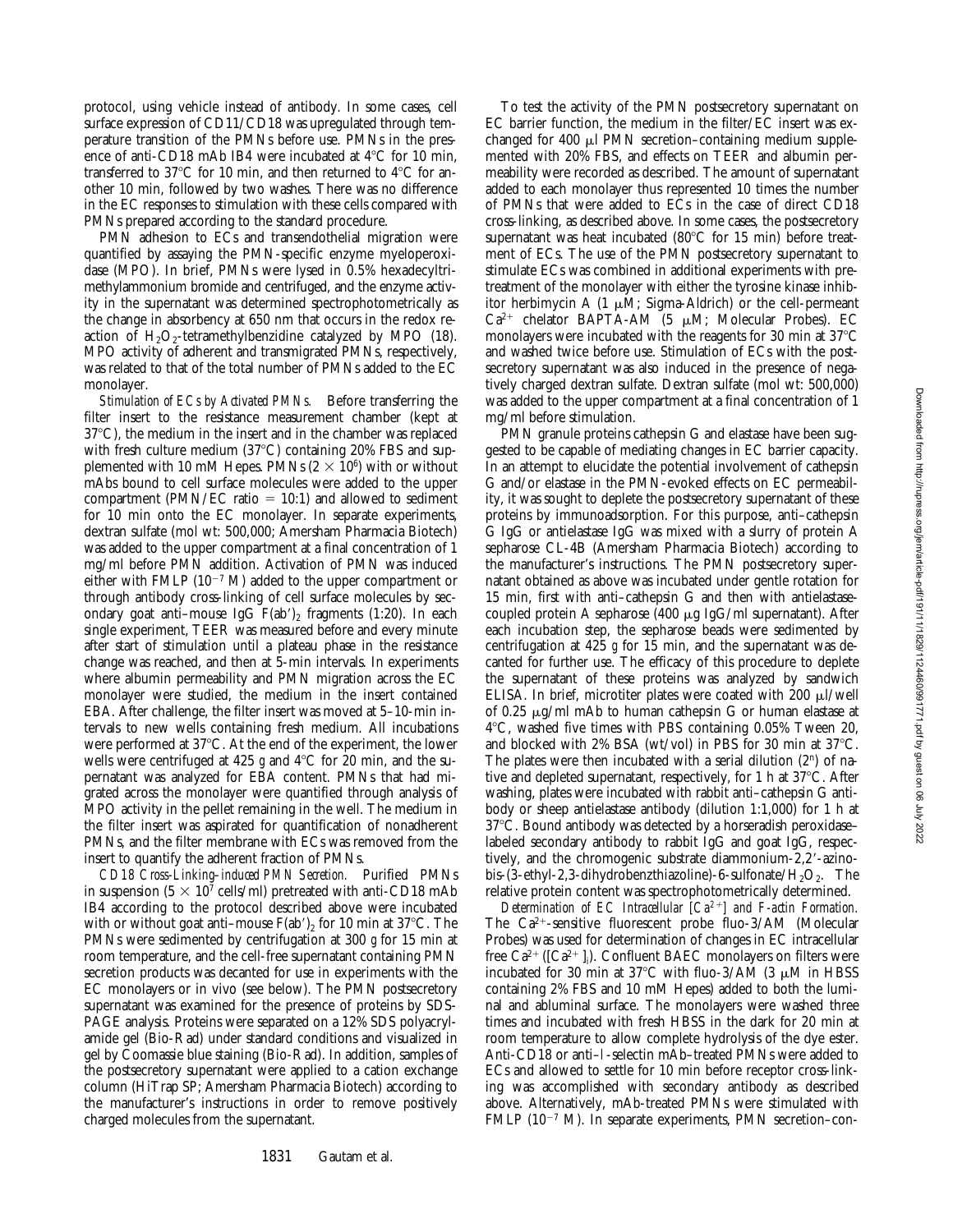taining medium (described above) was used to stimulate ECs in the absence of PMNs. Changes in EC  $\left[C a^{2+}\right]_i$  in response to these stimuli (the latter also combined with BAPTA pretreatment of ECs) were measured through continuous registration of fluorescence intensity with a laser-scanning confocal imaging system (Insight Plus; Meridian Instruments).

For analysis of F-actin formation in ECs in response to PMN activation, confluent EC monolayers grown on Biomatrix-coated coverslips were incubated for 15 min at  $37^{\circ}$ C with either PMN subjected to CD18 antibody cross-linking or with PMN secretion–containing medium identical to the procedures described above. Incubation of ECs with IB4-treated PMN served as control. The monolayers were fixed in 3.7% formaldehyde in PBS for 10 min at room temperature, washed twice, and permeabilized with  $0.2\%$  Triton X-100 in PBS (1 min at  $4^{\circ}$ C). The cells were washed twice and stained for actin filaments with FITCconjugated phalloidin (Sigma-Aldrich) for 20 min at 37°C. After three additional washes, the ECs were viewed in a laser-scanning confocal imaging system (Insight Plus; Meridian Instruments).

*Visualization of* b*2 Integrin Cell Surface Distribution.* PMNs, preincubated with anti-CD18 mAb IB4 according to the protocol described above, were subjected to antibody cross-linking with FITC-conjugated rabbit anti–mouse IgG  $F(ab')_2$  fragments for 2 min at room temperature. The reaction was stopped by fixation in 3.7% formaldehyde for 10 min. Control PMNs were fixed in the same way before incubation with secondary FITCconjugated  $F(ab')_2$ . The PMNs were washed twice and viewed with laser-scanning confocal microscopy to visualize  $\beta_2$  integrin receptor distribution on the PMN surface. Cell shape changes and spreading of PMNs were observed with phase-contrast light microscopy 15 min after induction of CD18 cross-linking.

*In Vivo Determination of Microvessel Permeability Changes.* To study the effect of PMN secretion products on microvessel permeability in vivo, intravital microscopy of the hamster cheek pouch microcirculation was applied. As described previously in detail (19), the left cheek pouch of anesthetized Syrian golden hamsters was everted and prepared for microscopic observation under continuous superfusion with a bicarbonate buffer maintaining physiological levels of temperature, pH, and gas tensions. FITC-conjugated dextran (mol wt: 150,000) injected intravenously (250 mg/kg body weight) was used as plasma tracer to permit visualization of changes in vascular permeability to macromolecules. The hamsters were treated with fucoidin (10 mg/kg intravenously; Sigma-Aldrich) to prevent leukocyte adhesion in the microvessels (20) and in that way eliminate influences of potential activation of endogenous leukocytes. The microvasculature in the exposed cheek pouch was observed under low magnification in fluorescent light with a Leitz Orthoplan microscope (Leica) and recorded on video. After control recordings, superfusion was stopped and 1 ml of medium containing CD18 crosslinking–evoked PMN secretion at 37°C was topically applied to the cheek pouch. In parallel experiments, medium of anti-CD18–treated PMNs not subjected to cross-linking was used. The animal experiments were approved by the regional ethical committee for animal experimentation.

## **Results**

Previously, we have shown that there is no qualitative difference between responses of BAEC monolayers and those of HUVECs to several experimental maneuvers, although the results with BAECs are more consistent (16).

Accordingly, the data presented in this communication refer to results obtained with BAECs, but confirmed in experiments using HUVECs.

*CD18 Cross-Linking in Quiescent PMNs Elicits a Prompt Increase in EC Monolayer Permeability in the Absence of PMN* Adhesion and Transmigration. PMNs  $(2 \times 10^6)$  pretreated with anti-CD18 mAb (IB4) were added to the luminal side of the EC/filter insert (upper compartment of the resistance chamber) and allowed to settle for 10 min. CD18 crosslinking with secondary goat anti–mouse  $F(ab')_2$  elicited a marked fall in TEER from a control value of  $18.0 \pm 1.1$ ohm $\times$ cm<sup>2</sup> to 6.5  $\pm$  2.3 ohm·cm<sup>2</sup> (means  $\pm$  SD; *n* = 20). The change in resistance was manifested within 1 min, reached its lowest value (36  $\pm$  13% of control) after 15 min, and remained at this level throughout the observation period (Fig. 1). Treatment of PMNs with IB4 alone or with secondary antibody in the absence of IB4 caused no change in TEER (data not shown). PMNs were routinely added to ECs at a ratio of 10:1. In pilot experiments, a ratio of 1:1 was also used, but without causing any change in resistance.

The capacity of CD18 cross-linking in causing increased macromolecular flux and PMN migration across the EC monolayer was studied in parallel experiments. PMNs pretreated with saturating concentration of IB4 were added to the EC/filter insert and allowed to settle for 10 min in medium containing EBA. CD18 cross-linking was then induced with goat anti-mouse  $F(ab')_2$ , and the PMN/EBAcontaining filter inserts were moved at regular intervals to new wells containing fresh medium. In the absence of secondary antibody, there was a minute and continuous clearance of albumin,  $0.08 \pm 0.03 \mu\text{l}\cdot\text{min}^{-1}$  (mean  $\pm$  SD; *n* = 10), which did not change with time, and which exactly matched the spontaneous clearance rate found in filter inserts containing untreated PMNs (data not shown). In contrast, activation of the PMNs by CD18 cross-linking elicited augmented albumin clearance that increased progressively with time (Fig. 1). The net increase in albumin clearance



Figure 1. Changes in TEER and macromolecular permeability (albumin clearance) of BAEC monolayers, and in PMN transmigration in response to antibody cross-linking of leukocytic CD18. PMNs were preincubated with anti-CD18 mAb for 30 min before being added to ECs. Cross-linking with secondary F(ab')<sub>2</sub> was induced at time zero. Mean  $\pm$ SD;  $n = 9-20$ .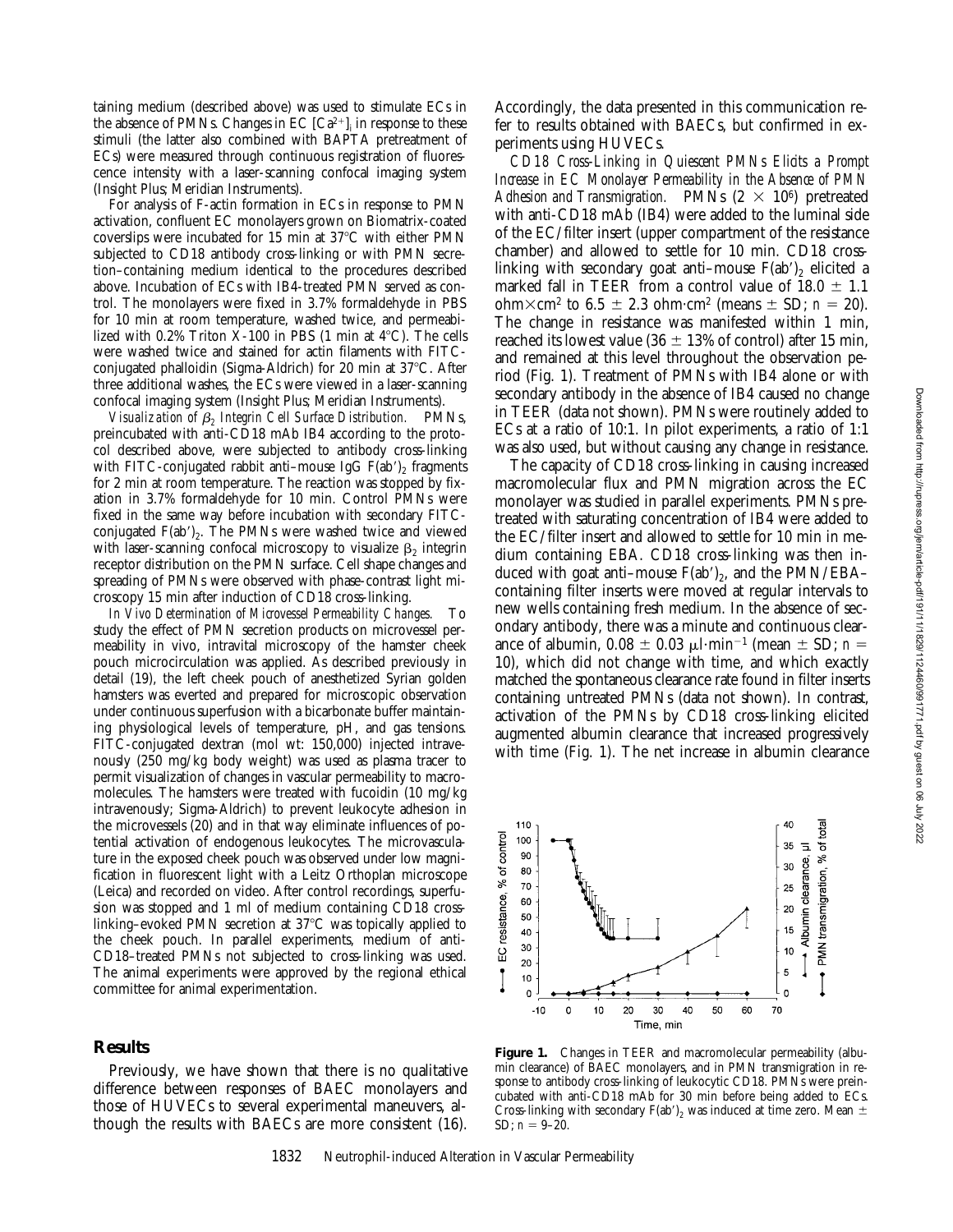rose from  $0.5 \pm 0.1$  µl during the first 5-min period to a total of 20.0  $\pm$  4.5  $\mu$ l (mean  $\pm$  SD; *n* = 10) in 60 min. Distinct from increased albumin clearance, CD18 crosslinking caused no measurable PMN adhesion to ECs or transendothelial migration (Fig. 1). Analysis of MPO activity in the two compartments 60 min after CD18 cross-linking revealed that  $91.0 \pm 6.0\%$  (mean  $\pm$  SD; *n* = 9) of added PMNs were recovered in the medium of the upper compartment, whereas no significant MPO activity was detected in the EC/filter unit or in the medium of the lower compartment. In separate experiments, direct microscopic observation of transparent  $0.2$ - $\mu$ m pore size filters washed at the end of the experiment confirmed complete absence of PMNs adherent to the EC monolayer.

As opposed to treatment with anti-CD18 mAb alone, cross-linking with secondary antibody induced prompt clustering of  $\beta_2$  integrins on the cell surface, and as a consequence of cell activation, pronounced shape changes and spreading of the PMNs (Fig. 2). Notably, even though PMNs were in close apposition to ECs, these responses occurred in the absence of firm attachment of PMNs to the monolayer, because this was prevented by CD18 mAb treatment.

*PMN-evoked Alteration in EC Permeability Is Specific to CD11/CD18 Cross-Linking.* Treatment of the PMNs with IB4 prevented PMN adhesion to ECs and the change in TEER in response to stimulation with FMLP  $(10^{-7}$  M) added to the upper compartment (Fig. 3 a). On the other



**Figure 2.** a and b show confocal microscopic images of PMNs pretreated with anti-CD18 mAb and incubated with FITC-conjugated secondary  $F(ab')_2$ . The cells were fixed in formaldehyde either before or after 2-min incubation with the secondary antibody. (a) Staining for CD18 was weak and uniformly distributed in prefixed cells, whereas (b) redistribution and clustering of  $\beta_2$  integrin receptors was evident in cells that were fixed 2 min after CD18 cross-linking was induced. c and d show light microscopic images of PMN pretreated with anti-CD18 mAb, before (c) and after (d) incubation with secondary  $F(ab')_2$  for 15 min. Cell spreading and pseudopod formation were clearly visible after CD18 crosslinking. Micrographs are representative of  $>10$  separate analyses. Bar indicates  $5 \mu m$ .

1833 Gautam et al.

hand, subsequent cross-linking with secondary antibody caused a change in TEER (from 19.0  $\pm$  1.5 ohm $\times$ cm<sup>2</sup> to 7.0  $\pm$  1.5 ohm $\times$ cm<sup>2</sup>; means  $\pm$  SD; *n* = 12) that was virtually identical to the response induced by FMLP stimulation of untreated PMNs (Fig. 3 a). A similar decrease in TEER to that found for CD18 cross-linking was observed after cross-linking the  $\alpha_{\rm m}$  chain (CD11b) of  $\beta_2$  integrins in PMNs pretreated with the anti-CD11b mAb 60.1 (Fig. 4). To check for specificity of signaling via CD11/CD18 in causing permeability changes in ECs, experiments were performed with PMNs pretreated with mAb against l-selectin (DREG-200 or SK11) or CD44 (G44-26). In this case, cross-linking of l-selectin with goat anti–mouse  $F(ab')$ <sub>2</sub> failed to induce any change in TEER. On the other



Figure 3. Kinetics of change in electrical resistance across BAEC monolayers in response to PMN activation. (a) PMNs, preincubated with anti-CD18 mAb and added to ECs, first were challenged with FMLP  $(10^{-7}$  M) and 15 min later were subjected to antibody cross-linking (xlinking) of CD18 with secondary  $F(ab')_2$  ( $\bullet$ ). Mean  $\pm$  SD; *n* = 12. Note lack of EC response to FMLP stimulation of the IB4-coated PMNs compared with the response to FMLP stimulation  $(10^{-7}$  M) of untreated PMNs obtained in a separate set of experiments (O). Mean  $\pm$  SD; *n* = 8. (b) PMNs, preincubated with anti–l-selectin mAb, were added to ECs. Cross-linking (x-linking) of 1-selectin with secondary  $F(ab')_2$  was induced at time zero, followed by stimulation with FMLP ( $10^{-7}$  M) at 15 min (mean  $\pm$  SD;  $n = 6$ ).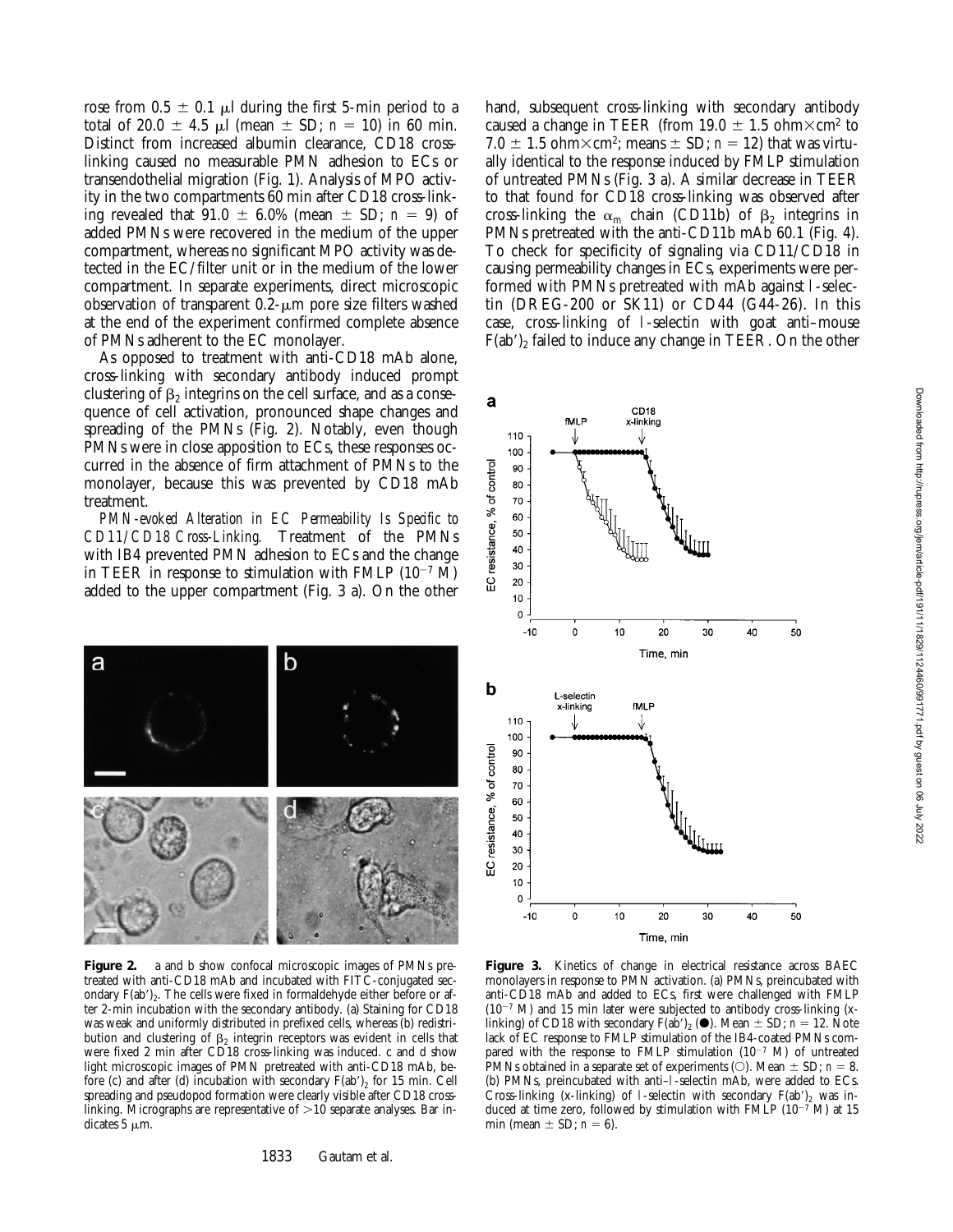

**Figure 4.** Magnitude of TEER changes in BAEC monolayers in response to different modes of PMN activation according to protocols described in Materials and Methods. Antibody cross-linking (x-linking) of either CD11b or CD18  $\beta_2$  integrin subunit resulted in a decrease in EC electrical resistance of the same magnitude as that induced by FMLP stimulation, whereas FMLP stimulation of IB4-coated PMNs (FMLP  $+$  anti-CD18) and cross-linking (x-linking) of l-selectin or CD44 failed to induce any change in resistance. Data are means  $\pm$  SD based on 6–20 experiments in each group.

hand, subsequent chemoattractant stimulation with FMLP  $(10^{-7}M)$  activated the PMNs and elicited a decrease in TEER (from 19.4  $\pm$  2.0 ohm $\times$ cm<sup>2</sup> to 5.5  $\pm$  1.5 ohm $\times$ cm<sup>2</sup>; means  $\pm$  SD; *n* = 6), that was indistinguishable from that of FMLP challenge of untreated PMNs (Fig. 3 b). Also, antibody cross-linking of CD44 had no effect on TEER (Fig. 4), whereas subsequent PMN activation with FMLP caused substantial decrease in TEER.

*Alteration of EC Permeability in Response to CD18 Cross-Linking Coincides with Increase in EC Cytosolic Free Calcium and F-actin Content.* In separate experiments, monolayers of ECs were labeled with the  $Ca^{2+}$ -sensitive fluorophore fluo-3, and stimulus-induced changes in EC  $\left[Ca^{2+}\right]_i$  were monitored by laser-scanning confocal microscopy. Addition of anti-CD18–pretreated PMNs to ECs and sedimentation onto the monolayer, rendering PMNs in loose contact with ECs, caused no change in EC  $[Ca^{2+}]_i$ . However, CD18 cross-linking with secondary antibody elicited a rapid increase in EC cytosolic free  $[Ca^{2+}]$ , which peaked within 100–200 s and then slowly subsided (Fig. 5). Antibody cross-linking of l-selectin in an equivalent manner failed to induce any change in  $EC$   $[Ca^{2+}]_i$  (data not shown). A  $Ca^{2+}$  response similar to that induced by CD18 cross-linking was seen after stimulation of untreated PMNs with FMLP (16), whereas chemoattractant stimulation of IB4-coated PMNs was unable to cause a rise in EC  $\lbrack Ca^{2+}\rbrack$ (Fig. 5), reflecting the necessity of  $\beta_2$  integrin engagement (adhesion dependent or antibody induced) in signaling PMN-evoked EC calcium responses.

In further experiments, EC monolayers were incubated with PMN and then stained for actin filaments with FITCconjugated phalloidin. Laser-scanning confocal microscopy revealed that ECs incubated with IB4-treated PMNs in the absence of secondary antibody exhibited few stress fibers



Figure 5. Effect of PMN activation on EC cytosolic free [Ca<sup>2+</sup>]. PMNs, preincubated with anti-CD18 mAb, were layered on fluo-3– loaded BAEC monolayers. Antibody cross-linking of CD18 with secondary  $F(ab')_2$  was induced at time zero. Tracings show fluorescence intensity changes in four individual ECs of the same monolayer normalized to the average fluorescence intensity before stimulation. Dotted curve illustrates response to FMLP stimulation of anti-CD18 mAb–treated PMNs. Tracings are representative of responses in 10 separate monolayers.

and a thin band of actin along cell margins in direct apposition to adjacent cells (Fig. 6 a). On the other hand, ECs incubated with PMNs subjected to CD18 cross-linking presented a marked increase in the number and density of F-actin stress fibers (Fig. 6 b).

*CD18 Cross-Linking Triggers PMN Secretion that Mediates Alterations in EC Permeability.* The finding that PMN activation through antibody cross-linking of CD18 altered the characteristics of the endothelium, although there was no PMN attachment to the monolayer, prompted us to investigate if factor(s) secreted by the PMNs mediated the response ultimately leading to increased EC permeability. Thus, PMNs pretreated with anti-CD18 mAb IB4 and washed to remove unbound antibody were incubated with goat anti–mouse  $F(ab')_2$  for 30 min, then spun down by gentle centrifugation. Analysis of the cell-free supernatant by SDS-PAGE and Coomassie staining indicated a prominent fraction of proteins with apparent molecular mass in the range of 25–30 kD (Fig. 7). Presumably, the majority of these proteins were positively charged because the corresponding bands disappeared after running the supernatant through a cation exchange column (Fig. 7).

Addition of 400  $\mu$  cell-free supernatant to the EC monolayer, corresponding to a PMN/EC ratio of 100:1, elicited a fall in TEER (from 17.8  $\pm$  1.0 ohm $\times$ cm<sup>2</sup> to 5.1  $\pm$ 2.1 ohm $\times$ cm<sup>2</sup>; means  $\pm$  SD;  $n = 10$ ) and an increase in albumin clearance, both of which had the same magnitude and time course as after CD18 cross-linking in PMNs added to ECs (Fig. 8 a). These responses were tyrosine kinase dependent, inasmuch as pretreatment of ECs with herbimycin A significantly attenuated the permeability change (Fig. 8 b). Also, the supernatant caused changes in  $EC$   $[Ca^{2+}]$ <sub>i</sub> and in F-actin content and distribution, which closely resembled those documented in Figs. 5 and 6 for di-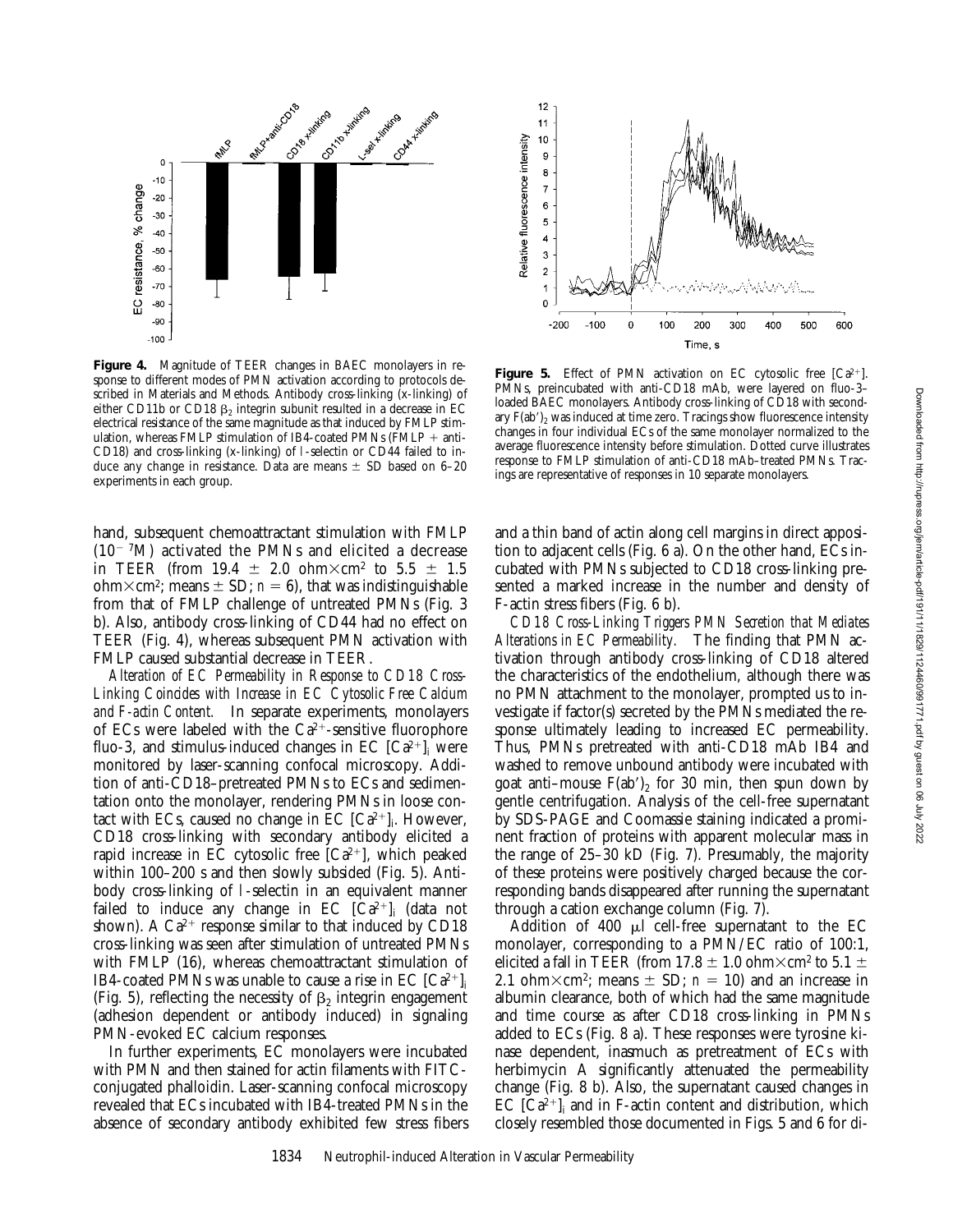

rect PMN stimulation of ECs. A causal link between changes in intracellular  $Ca^{2+}$  activity and the functional response of ECs to PMN activation was evidenced by experiments where ECs were pretreated with the calciumchelating agent BAPTA-AM. This treatment completely inhibited both the rise in  $EC$   $[Ca^{2+}]_i$  (data not shown) and the change in TEER in response to CD18 cross-linking (Fig. 8 b).

The presence of cationic proteins in the secreted material prompted us to examine whether the permeability-increasing activity was in fact due to this protein fraction. This was clearly suggested to be the case, as there was no change in TEER in response to stimulation with supernatant depleted of cations (Fig. 8 b). To test the hypothesis that the activity of the postsecretory supernatant could potentially be due to charge-related effects of the neutrophil-derived cationic proteins, we sought to neutralize such activity through addition of the polyanion dextran sulfate to the medium of the EC monolayer. Indeed, in the presence of dextran sulfate (1 mg/ml), stimulation with the postsecretory supernatant proved ineffective in inducing EC permeability changes (Fig. 8 b). The ability of dextran sulfate to prevent the EC response to stimulation with cell-free su-

#### kDa



**Figure 7.** SDS-PAGE analysis of cellfree supernatant obtained after CD18 cross-linking in suspended PMNs. Coomassie blue staining revealed multiple bands corresponding to proteins with apparent molecular mass of 25–30 kD (left lane). After running the supernatant through a cation exchange column, the majority of these bands were missing (right lane). Molecular mass is indicated on the left.

1835 Gautam et al.

**Figure 6.** Effect of PMN activation on EC F-actin formation. PMNs, pretreated with anti-CD18 mAb, were added to BAEC monolayers and incubated with or without secondary  $F(ab')2$ . (a) Staining for actin filaments with FITC-conjugated phalloidin revealed few stress fibers and a thin band of actin along cell margins in ECs incubated with PMNs in absence of secondary antibody. (b) In contrast, ECs exposed to PMNs subjected to antibody cross-linking of CD18 exhibited a marked increase in F-actin and density of stress fibers spanning the cells. Micrographs are representative of  $>20$ separate experiments. Bar indicates  $25 \mu m$ .



**Figure 8.** (a) Kinetics of changes in TEER and macromolecular permeability (albumin clearance) of BAEC monolayers stimulated with cellfree supernatant obtained after CD18 cross-linking in suspended PMNs. The medium in the filter/EC insert was exchanged at time zero for medium containing CD18 cross-linking–evoked PMN secretion. Means  $\pm$ SD;  $n = 10$ ). (b) Magnitude of TEER changes in response to stimulation of EC monolayers with the PMN postsecretory supernatant. Indicated in the figure are effects of the PMN-derived secretion on ECs pretreated with calcium-chelator BAPTA-AM or tyrosine-kinase inhibitor herbimycin A, and of challenge with PMN secretion in the presence of dextran sulfate. Also shown is the loss of activity of postsecretory supernatant after cation depletion, whereas specific immunoabsorption of cathepsin G and elastase does not significantly attenuate the TEER response. Data are means  $\pm$  SD based on 6–10 experiments in each group.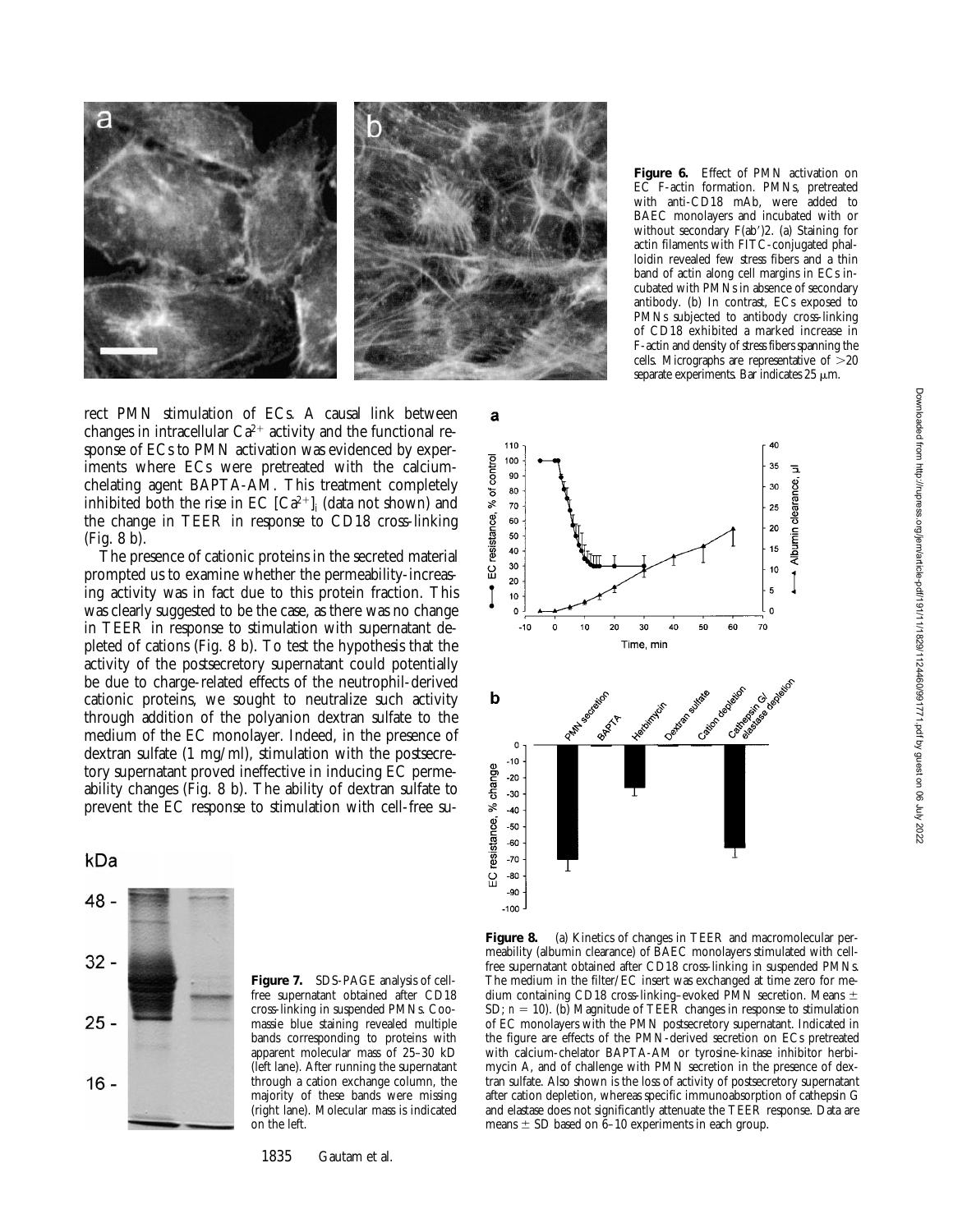pernatant raised the question of whether this treatment could also inhibit the response to direct PMN activation. This was confirmed in experiments where PMNs sedimented on ECs were activated either by antibody crosslinking of CD18 (IB4-coated PMNs) or by FMLP (untreated PMNs) in the presence of dextran sulfate (1 mg/ ml). In both cases, the fall in TEER was almost completely prevented by dextran sulfate (TEER decreased only by  $3 \pm$ 5% and 5  $\pm$  4%, respectively; means  $\pm$  SD; *n* = 6).

Having demonstrated that the PMN-derived secretion exerted its effect on EC permeability because its polycationic nature, we went on by examining whether neutrophil-derived cathepsin G and/or elastase could be responsible for communicating this effect, as both these proteins, potentially released from the activated PMN, have been shown previously to be capable of inducing EC permeability changes. By specific immunoadsorption, there was complete removal of cathepsin G and elastase from the postsecretory supernatant, as verified by sandwich ELISA for the two proteins, respectively (data not shown). However, functional analysis revealed that the activity of the PMNderived secretion was independent on these proteins, because postsecretory supernatant depleted of both proteins



Figure 9. In vivo fluorescence micrographs of the hamster cheek pouch microcirculation before (a) and 10 min after (b) topical application of medium containing CD18 cross-linking–evoked PMN secretion, at 37°C. FITC-dextran injected intravenously served as plasma tracer. Leakage of plasma from postcapillary and small venules was evident within 3 min after stimulation and increased progressively. After wash of the tissue with buffer, the leaky spots disappeared slowly. Bar indicates 200  $\mu$ m.

induced a fall in TEER of the same magnitude as that evoked by stimulation with native supernatant (Fig. 8 b).

*CD18 Cross-Linking–evoked PMN Secretion Induces Venular Plasma Leakage In Vivo.* Topical administration of the PMN postsecretory supernatant to the hamster cheek pouch in vivo preparation elicited prompt leakage of plasma from postcapillary and small venules (Fig. 9). Leaky spots were observed within 3 min after application, and increased progressively in number and intensity with time. After wash of the tissue with buffer, the leakage slowly subsided. This effect on microvessel permeability was lost after heat treatment of the PMN-derived secretion, indicating that a heat-sensitive factor(s) was responsible for its permeability-increasing activity. Application to the cheek pouch of supernatant of IB4-coated PMN, not subjected to cross-linking, did not cause any visible plasma leakage (data not shown).

## **Discussion**

PMN adhesion to the endothelial lining and recruitment to extravascular tissue in acute inflammation is critically dependent on the function of  $\beta_2$  integrins. Increased vascular permeability for macromolecules is induced in conjunction with this cellular response, leading to plasma exudation and edema formation. Here, we provide evidences for a causal connection between transmembrane signaling by the  $\beta_2$  integrins in PMNs and the capacity of these cells to induce alterations in EC barrier function. We show that engagement of  $\beta_2$  integrins initiates PMN activation and secretion that triggers an active tyrosine kinase–dependent response of ECs, involving cytoskeletal reorganization and intercellular gap formation that gives rise to increased EC permeability.

Increased vascular permeability for plasma components is a cardinal feature of acute inflammation. Besides being induced by directly acting agonists, plasma leakage is causally linked to the activation and tissue recruitment of circulating PMNs. Because of the important homeostatic function of EC as a selective barrier between blood and tissue, PMNinduced EC barrier dysfunction has been implicated in the pathogenesis of a number of inflammatory disorders.  $\beta_2$  integrin (CD11/CD18)–mediated PMN attachment to ECs is required for the activated PMNs to induce changes in EC integrity (2, 21–23). Although dependent on this early physical interaction, the EC response appears unrelated, at least initially, to subsequent PMN transmigration (16, 17*)*. To explore mechanisms by which adherent PMNs may transfer signals to ECs in this process, we simulated PMN– EC interactions and adhesion-dependent engagement of  $\beta$ integrins through antibody cross-linking of CD11/CD18. Although engagement of  $\beta_2$  integrins in the physiological setting requires agonist-induced PMN activation and adhesion to a biological surface, antibody cross-linking of the common  $\beta$  chain or the distinct  $\alpha$  chains of  $\beta_2$  integrins provides a means to explore signaling properties of  $\beta_2$  integrins in PMN functional responses. These include, for example, mobilization of  $\left[Ca^{2+}\right]_i$ , cytoskeletal rearrangement,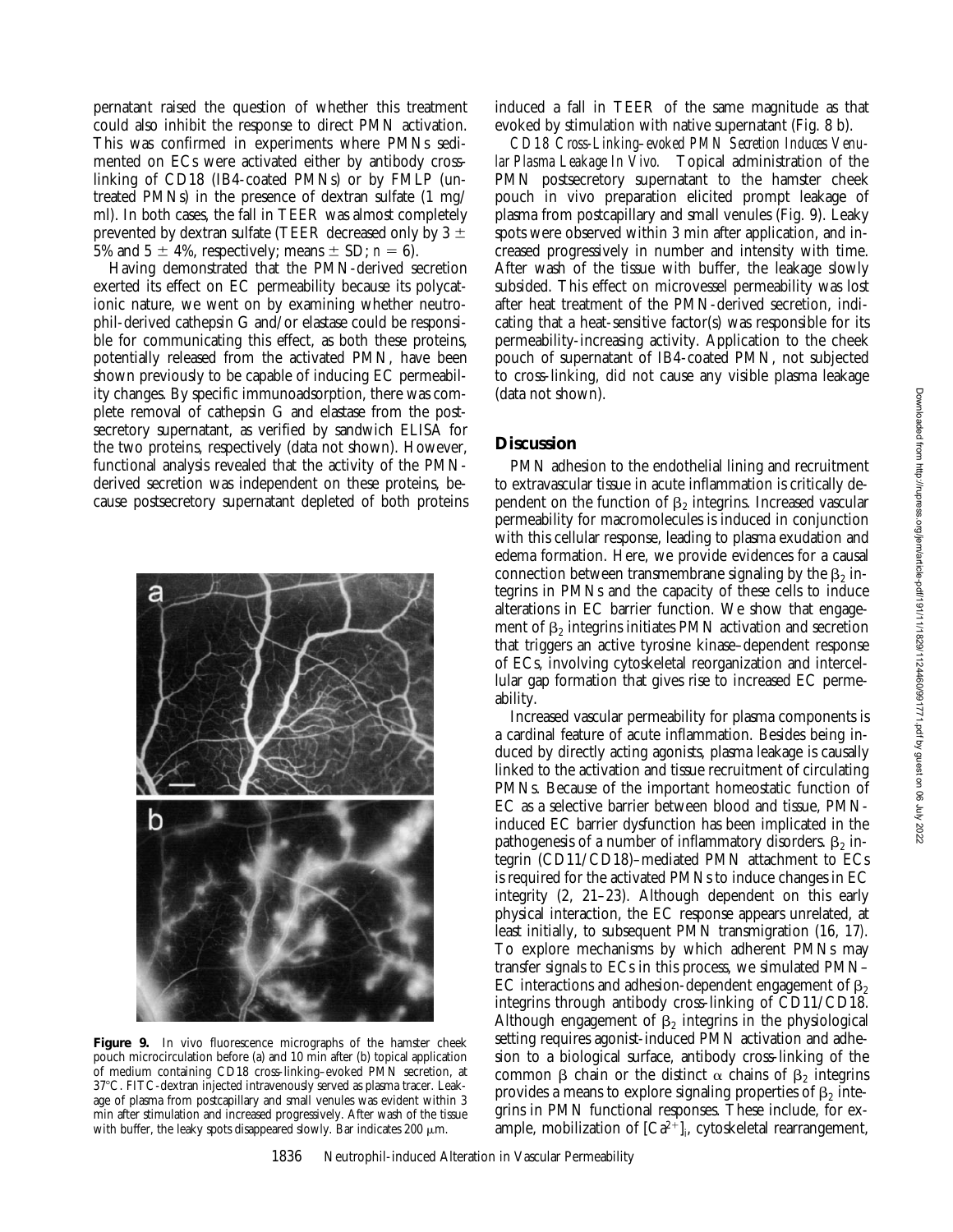oxidative burst, and release of granule components. However, to date there has been no demonstration implying a causal association between PMN activation via this mode of stimulation and effects on EC barrier function. We show that antibody-induced ligation and clustering of  $\beta_2$  integrins triggers an increase in EC permeability matching that seen after chemoattractant-induced PMN adhesion to ECs. What is more, the cellular crosstalk initiated by CD18 cross-linking occurred in the absence of physical binding of PMNs to ECs (prevented by anti-CD18 mAb), indicating that the signal transfer from leukocyte to endothelium is not effected via a structural linkage between CD11/CD18 and counterreceptors on the EC surface. Instead, signaling is likely to be accomplished via PMN-derived secretion. Such a paracrine mechanism is further substantiated by the capacity of the cell-free supernatant, obtained after antibody cross-linking of CD18 in suspended PMN to induce EC hyperpermeability. On the other hand, mere activation of the leukocyte  $\beta$ 2 integrins by FMLP is insufficient to elicit the secreted factor. Cell-free supernate recovered from such PMNs activated in suspension failed to induce changes in EC permeability (21; our unpublished data). It thus appears that both activation and engagement of the integrins with the endothelial surface (the latter mimicked experimentally by cross-linking the anti-CD18 antibody) is required for secretion of this factor(s).

The capacity of PMN cell surface molecules to signal alterations in EC barrier function was restricted to the  $\beta_2$  integrins. Antibody cross-linking of l-selectin or CD44 did not result in any functional response of ECs, and blockade of these receptor functions did not influence the EC responsiveness to chemoattractant stimulation. Interestingly, l-selectin cross-linking in PMN has been reported to initiate intracellular activation events, as indicated by increased levels of cytosolic free  $Ca^{2+}$  and induction of oxidative burst (24, 25). In line with these observations, we have found that l-selectin cross-linking causes elevations in PMN  $\left[Ca^{2+}\right]_i$  that are similar to those obtained with CD18 cross-linking (our unpublished data). Yet, the divergent responses with regard to effect on EC barrier function indicate that distinct signaling mechanisms are elicited by engagement of l-selectin and CD11/CD18, respectively. The signal transduction pathways initiated by integrin ligation are highly complex, and the contribution of various intracellular regulatory proteins to the PMN response ultimately leading to secretion is unknown. Nevertheless, our data demonstrate that the signaling cascade initiated by ligation and clustering of  $\beta_2$  integrins is not only essential, but also is sufficient for triggering PMN responses that lead to alterations in EC permeability.

Antibody-induced engagement of CD11/CD18 led to secretion of PMN proteins, with apparent molecular mass in the range of 25–30 kD and seemingly responsible for mediating the PMN-evoked change in EC permeability. A vast number of proteins are kept in different storage organelles of the PMN and may be mobilized upon cell activation (26). For example, azurophil granules contain a family of antimicrobial cationic glycoproteins that have

extensive homology to one another and have molecular weights similar to that found for the secreted proteins in our experiments. Members of this family, cathepsin G and elastase, have in various model systems been reported to induce EC barrier dysfunction (27–30). Presumably, this is because of their positive surface charge, as neutralization with polyanions (e.g., heparin, dextran sulfate) inhibits their capability, as well as that of cationic polyamino acids, to induce EC hyperpermeability (28, 31). However, the finding that the permeability-increasing activity of the PMN-derived secretion remained after immunoabsorption of potentially released cathepsin G and/or elastase refutes the involvement of these proteins in the EC responses to PMN activation. Nevertheless, our findings that PMNinduced alterations in EC barrier function were totally prevented in the presence of dextran sulfate, combined with the observation that cation-depleted PMN secretion lost its permeability-increasing activity, suggest a mechanistic basis for PMN–EC intercellular crosstalk that involves paracrine signaling via PMN-derived cationic protein(s).

PMN activation through antibody engagement of  $\beta_2$  integrins initiated an active response in adjacent EC, as evidenced by rapid mobilization of cytosolic free  $Ca^{2+}$  and redistribution of actin filaments, leading to structural rearrangement of the EC cytoskeleton and impaired barrier function. The EC responses to CD18 cross-linking in PMNs resembled those evoked by chemoattractant-induced PMN activation (16, 17), suggesting a basic principle by which activated PMNs may regulate EC barrier function. Increase in EC permeability has been shown to be associated with calcium-dependent conformational changes of the EC cytoskeleton, leading to cell contraction and intercellular gap formation (32, 33). Reorganization of actin filaments is essential for these cell shape changes, and formation of F-actin may thus be an important determinant of increased EC permeability (34). We found that stimulation of ECs through PMN activation resulted in loss of peripheral actin bands and increased stress fiber density similar to what has been shown to be associated with agonist-induced (e.g., histamine, thrombin) increases in EC permeability (34, 35). EC shape changes due to actin polymerization and cytoskeletal reorganization are dependent on tyrosine kinase activity (36, 37). Because pretreatment of ECs with herbimycin A largely attenuated the EC permeability response to PMN activation, a coupling is provided between the PMN-derived stimulus and phosphorylation of cytoskeletal proteins, leading to impaired barrier capacity. This is in line with recent observations on activation of EC myosin light chain kinase by chemoattractant-stimulated PMNs (38, 39). The critical role of calcium-dependent active processes in ECs for manifestation of the PMN-induced permeability change was further indicated by the finding that chelation of EC intracellular  $Ca^{2+}$  totally prevented the increase in EC permeability.

In conclusion, as demonstrated in vitro and confirmed in vivo, antibody cross-linking of  $\beta_2$  integrins (CD11/CD18) initiates a functional response in quiescent PMN that provokes cytoskeletal rearrangement in adjacent ECs and in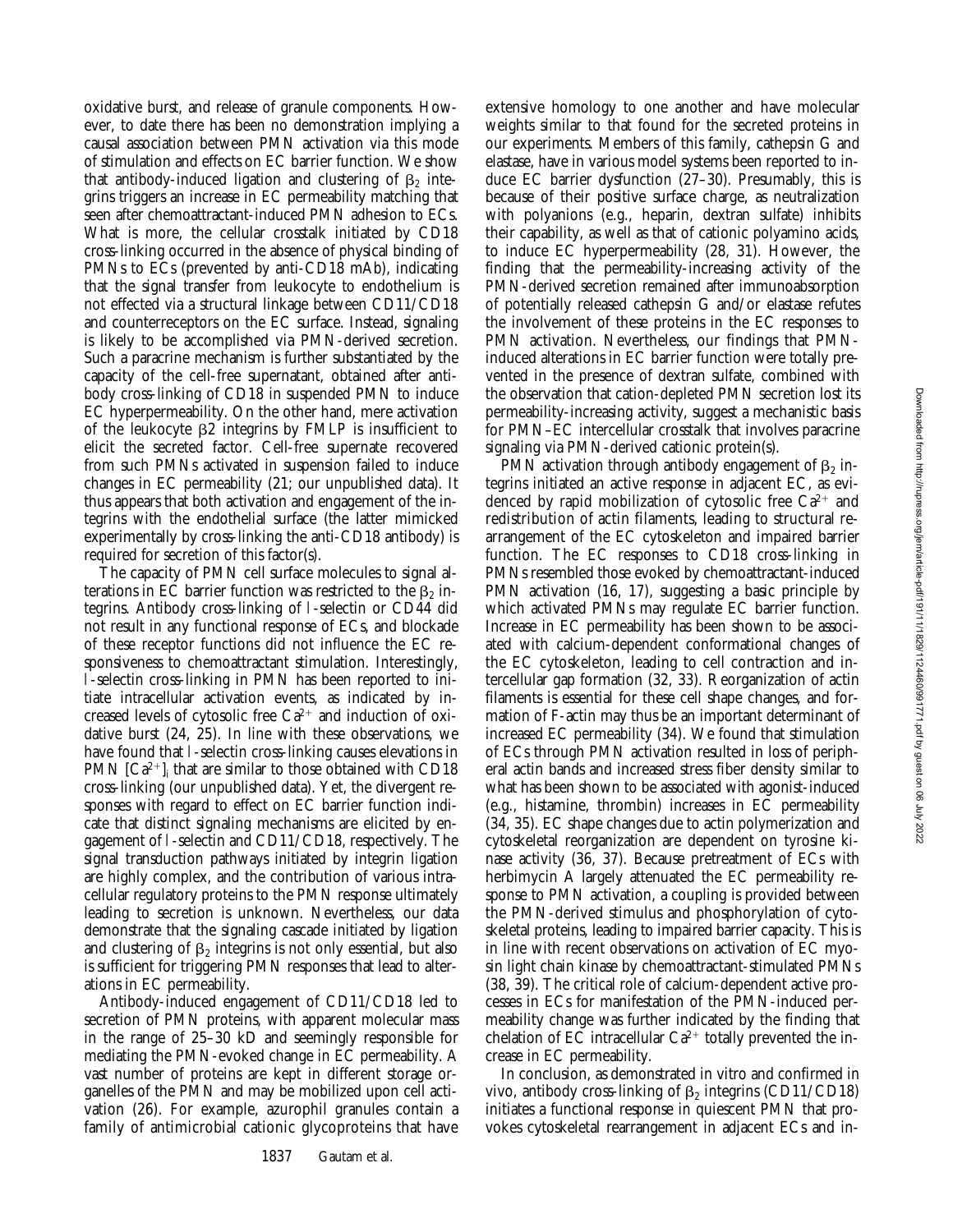crease in EC permeability, which is identical to the response seen after chemoattractant-induced PMN activation. Our data suggest, with reference to the inflammatory reaction in vivo, that stimulus-induced PMN adhesion to the vascular endothelium initiates PMN secretion consequent to  $\beta_2$  integrin signaling, which capacitates changes in endothelial barrier function that are independent of PMN transmigration. These findings provide novel information with regard to the role of  $\beta_2$  integrins in PMN-evoked effects on vessel wall permeability in conjunction with neutrophil trafficking in inflammation.

This study was supported by the Swedish Medical Research Council (grants 14X-4342 and 04P-10738), the Swedish Foundation for Health Care Sciences and Allergy Research (grant A98110), the Swedish National Board for Laboratory Animals, the IngaBritt and Arne Lundbergs Foundation, and the Karolinska Institutet.

*Submitted: 6 October 1999 Revised: 27 March 2000 Accepted: 28 March 2000*

# **References**

- 1. Wedmore, C.V., and T.J. Williams. 1981. Control of vascular permeability by polymorphonuclear leukocytes in inflammation. *Nature.* 289:646–650.
- 2. Arfors, K.E., C. Lundberg, L. Lindbom, K. Lundberg, P.G. Beatty, and J.M. Harlan. 1987. A monoclonal antibody to the membrane glycoprotein complex CD18 inhibits polymorphonuclear leukocyte accumulation and plasma leakage in vivo. *Blood*. 69:338–340.
- 3. Kaslovsky, R.A., M.J. Horgan, H. Lum, B.K. McCandless, N. Gilboa, S.D. Wright, and A.B. Malik. 1990. Pulmonary edema induced by phagocytosing neutrophils. Protective effect of monoclonal antibody against phagocyte CD18 integrin. *Circ. Res*. 67:795–802.
- 4. Lindbom, L., C. Lundberg, J. Prieto, J. Raud, P. Nortamo, C.G. Gahmberg, and M. Patarroyo. 1990. Rabbit leukocyte adhesion molecules CD11/CD18 and their participation in acute and delayed inflammatory responses and leukocyte distribution in vivo. *Clin. Immunol. Immunopathol.* 57:105–119
- 5. Hynes, R.O. 1992. Integrins: versatility, modulation, and signaling in cell adhesion. *Cell.* 69:11–25.
- 6. Lowell, C.A., and G. Berton. 1999. Integrin signal transduction in myeloid leukocytes. *J. Leukoc. Biol.* 65:313–320.
- 7. Nathan, C., S. Srimal, C. Farber, E. Sanchez, L. Kabbash, A. Asch, J. Gailit, and S.D. Wright. 1989. Cytokine-induced respiratory burst of human neutrophils: dependence on extracellular matrix proteins and CD11/CD18 integrins. *J. Cell Biol.* 109:1341–1349.
- 8. Jaconi, M.E., J.M. Theler, W. Schlegel, R.D. Appel, S.D. Wright, and P.D. Lew. 1991. Multiple elevations of cytosolic-free  $Ca2+$  in human neutrophils: initiation by adherence receptors of the integrin family. *J. Cell Biol.* 112:1249–1257.
- 9. Berton, G., S.R. Yan, L. Fumagalli, and C.A. Lowell. 1996. Neutrophil activation by adhesion: mechanisms and pathophysiological implications. *Int. J. Clin. Lab. Res.* 26:160–177.
- 10. Ng-Sikorski, J., R. Andersson, M. Patarroyo, and T. Andersson. 1991. Calcium signaling capacity of the CD11b/CD18 integrin on human neutrophils. *Exp. Cell Res.* 195:504–508.
- 11. Petersen, M., J.D. Williams, and M.B. Hallett. 1993. Cross-

linking of CD11b or CD18 signals release of localized  $Ca2+$ from intracellular stores in neutrophils. *Immunology.* 80:157– 159.

- 12. Walzog, B., R. Seifert, A. Zakrzewicz, P. Gaehtgens, and K. Ley. 1994. Cross-linking of CD18 in human neutrophils induces an increase of intracellular free  $Ca2+$ , exocytosis of azurophilic granules, quantitative up-regulation of CD18, shedding of l-selectin, and actin polymerization. *J. Leukoc. Biol.* 56:625–635.
- 13. Berton, G., L. Fumagalli, C. Laudanna, and C. Sorio. 1994. Beta 2 integrin–dependent protein tyrosine phosphorylation and activation of the FGR protein tyrosine kinase in human neutrophils. *J. Cell Biol.* 126:1111–1121.
- 14. Zheng, L., A. Sjolander, J. Eckerdal, and T. Andersson. 1996. Antibody-induced engagement of beta 2 integrins on adherent human neutrophils triggers activation of p21ras through tyrosine phosphorylation of the protooncogene product Vav. *Proc. Natl. Acad. Sci. USA.* 93:8431–8436.
- 15. Lofgren, R., J. Ng-Sikorski, A. Sjolander, and T. Andersson. 1993. Beta 2 integrin engagement triggers actin polymerization and phosphatidylinositol trisphosphate formation in non-adherent human neutrophils. *J. Cell Biol.* 123:1597– 1605.
- 16. Gautam, N., P. Hedqvist, and L. Lindbom. 1998. Kinetics of leukocyte-induced changes in endothelial barrier function. *Br. J. Pharmacol.* 125:1109–1114.
- 17. Huang, A.J., J.E. Manning, T.M. Bandak, M.C. Ratau, K.R. Hanser, and S.C. Silverstein. 1993. Endothelial cell cytosolic free calcium regulates neutrophil migration across monolayers of endothelial cells. *J. Cell Biol.* 120:1371–1380.
- 18. Suzuki, K., H. Ota, S. Sasagawa, T. Sakatani, and T. Fujikura. 1983. Assay method for myeloperoxidase in human polymorphonuclear leukocytes. *Anal. Biochem.* 132:345–352.
- 19. Raud, J., and L. Lindbom. 1994. Studies by intravital microscopy of basic inflammatory reactions and acute allergic inflammation. *In* The Handbook of Immunopharmacology. S. Brain, editor. Academic Press, London. 127–170.
- 20. Lindbom, L., X. Xie, J. Raud, and P. Hedqvist. 1992. Chemoattractant-induced firm adhesion of leukocytes to vascular endothelium in vivo is critically dependent on initial leukocyte rolling. *Acta Physiol. Scand.* 146:415–421.
- 21. Harlan, J.M., B.R. Schwartz, M.A. Reidy, S.M. Schwartz, H.D. Ochs, and L.A. Harker. 1985. Activated neutrophils disrupt endothelial monolayer integrity by an oxygen radicalindependent mechanism. *Lab. Invest.* 52:141–150.
- 22. Lum, H., L. Gibbs, L. Lai, and A.B. Malik. 1994. CD18 integrin-dependent endothelial injury: effects of opsonized zymosan and phorbol ester activation. *J. Leukoc. Biol.* 55:58–63.
- 23. Del Maschio, A., A. Zanetti, M. Corada, Y. Rival, L. Ruco, M.G. Lampugnani, and E. Dejana. 1996. Polymorphonuclear leukocyte adhesion triggers the disorganization of endothelial cell-to-cell adherens junctions. *J. Cell Biol.* 135:497–510.
- 24. Crockett-Torabi, E., B. Sulenbarger, C.W. Smith, and J.C. Fantone. 1995. Activation of human neutrophils through l-selectin and Mac-1 molecules. *J. Immunol.* 154:2291–2302.
- 25. Waddell, T.K., L. Fialkow, C.K. Chan, T.K. Kishimoto, and G.P. Downey. 1995. Signaling functions of l-selectin. Enhancement of tyrosine phosphorylation and activation of MAP kinase. *J. Biol. Chem.* 270:15403–15411.
- 26. Borregaard, N., and J.B. Cowland. 1997. Granules of the human neutrophilic polymorphonuclear leukocyte. *Blood.* 89: 3503–3521.
- 27. Smedly, L.A., M.G. Tonnesen, R.A. Sandhaus, C. Haslett,